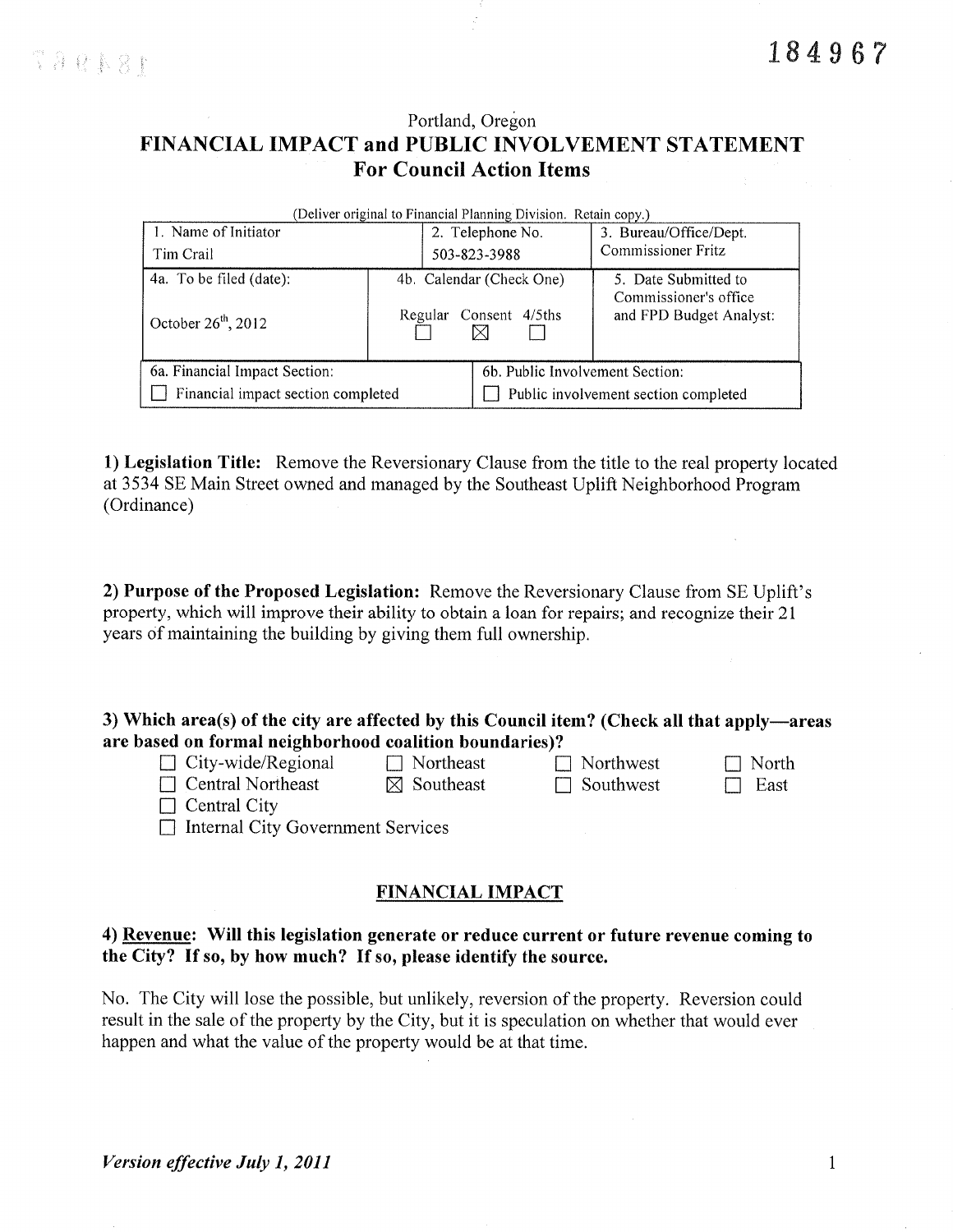5) Expense: What are the costs to the City related to this legislation? What is the source of funding for the expense? (Please include costs in the current fiscal year as well as costs in future years. If the action is related to a grant or contract please include the local contribution or match required. If there is a project estimate, please identify the level of confidence.)

None. SE Uplift will be responsible to record the deed.

#### 6) Staffing Requirements:

Will any positions be created, eliminated or re-classified in the current year as a result of this legislation? (If new positions are created please include whether they will be part-time, full-time, limited term, or permanent positions. If the position is limited term please indicate the end of the term.)

 $No$ 

Will positions be created or eliminated in *future years* as a result of this legislation?

N<sub>o</sub>

#### (Complete the following section only if an amendment to the budget is proposed.)

7) Change in Appropriations (If the accompanying ordinance amends the budget please reflect the dollar amount to be appropriated by this legislation. Include the appropriate cost elements that are to be loaded by accounting. Indicate "new" in Fund Center column if new center needs to be created. Use additional space if needed.) None

| Fund | Fund<br>Center | Commitment<br>Item | <b>Functional</b><br>Area | Funded<br>Program | Grant | <b>Sponsored</b><br>Program | Amount |
|------|----------------|--------------------|---------------------------|-------------------|-------|-----------------------------|--------|
|      |                |                    |                           |                   |       |                             |        |
|      |                |                    |                           |                   |       |                             |        |
|      |                |                    |                           |                   |       |                             |        |
|      |                |                    |                           |                   |       |                             |        |

[Proceed to Public Involvement Section — REQUIRED as of July 1, 2011]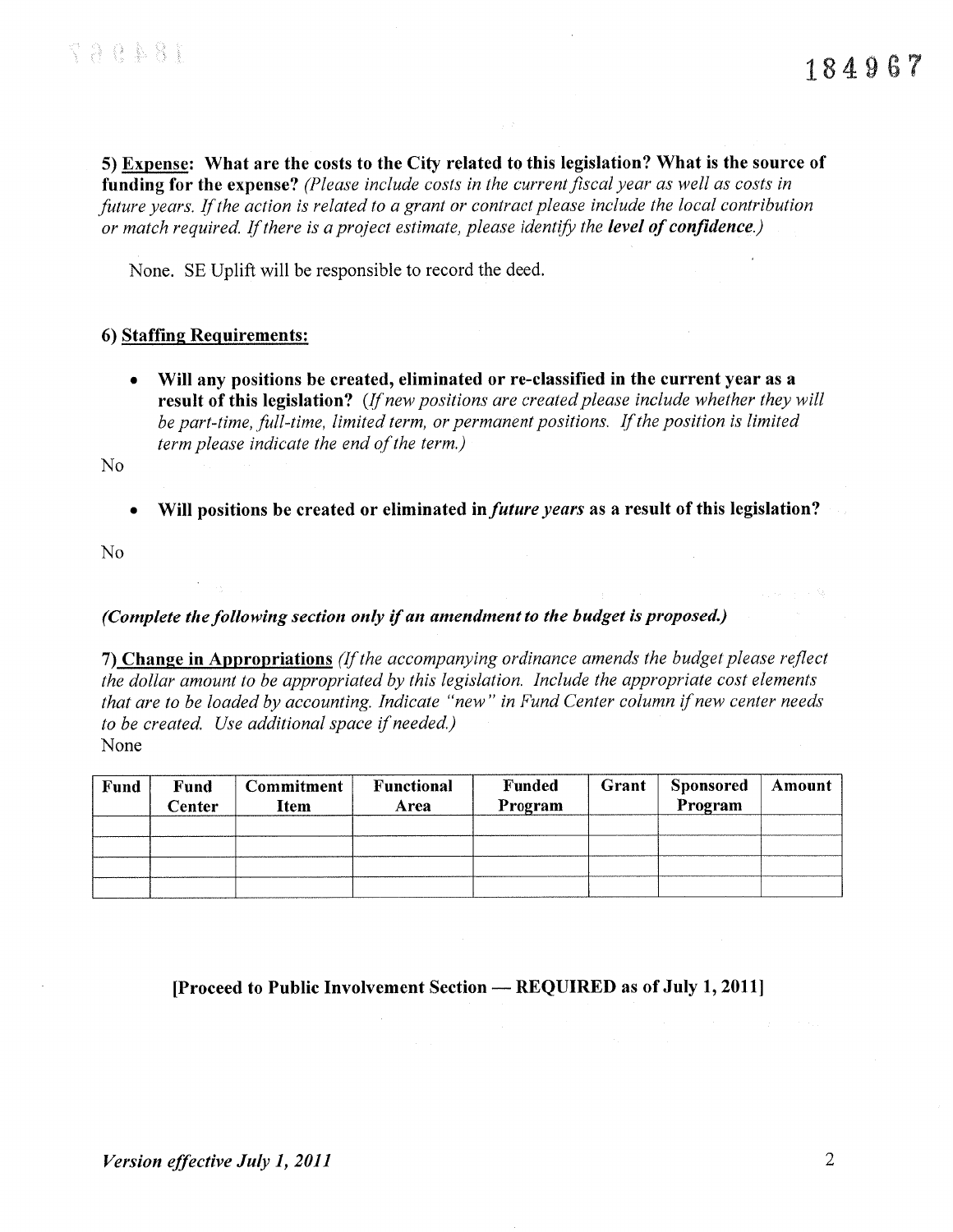#### PUBLIC INVOLVEMENT

## 8) Was public involvement included in the development of this Council item (e.g. ordinance, resolution, or report)? Please check the appropriate box below:

 $\boxtimes$  YES: Please proceed to Question #9.

 $\Box$  NO: Please, explain why below; and proceed to Question #10.

The requested change came from the SE Uplift Board, and the community is heavily invested in the use and upkeep of the building.

### 9) If "YES," please answer the following questions:

#### a) What impacts are anticipated in the community from this proposed Council item?

This important community asset will continue to be available for the existing uses, which support citizen involvement.

### b) Which community and business groups, under-represented groups, organizations, external government entities, and other interested parties were involved in this effort, and when and how were they involved?

SE Uplift has had possession of this building for 2I years, with the community well-aware of the problems with the building. Community meetings are held in the building daily. Small nonprofit organizations are tenants in the building, All understand the need for the repairs requiring a loan.

### c) How did public involvement shape the outcome of this Council item?

The request came from the neighborhood coalition board.

#### d) Who designed and implemented the public involvement related to this Council item?

Anne Dufay, Executive Director of SE Uplift

e) Primary contact for more information on this public involvement process (name, title, phone, email):

Anne Dufay, Executive Director of SE Uplift